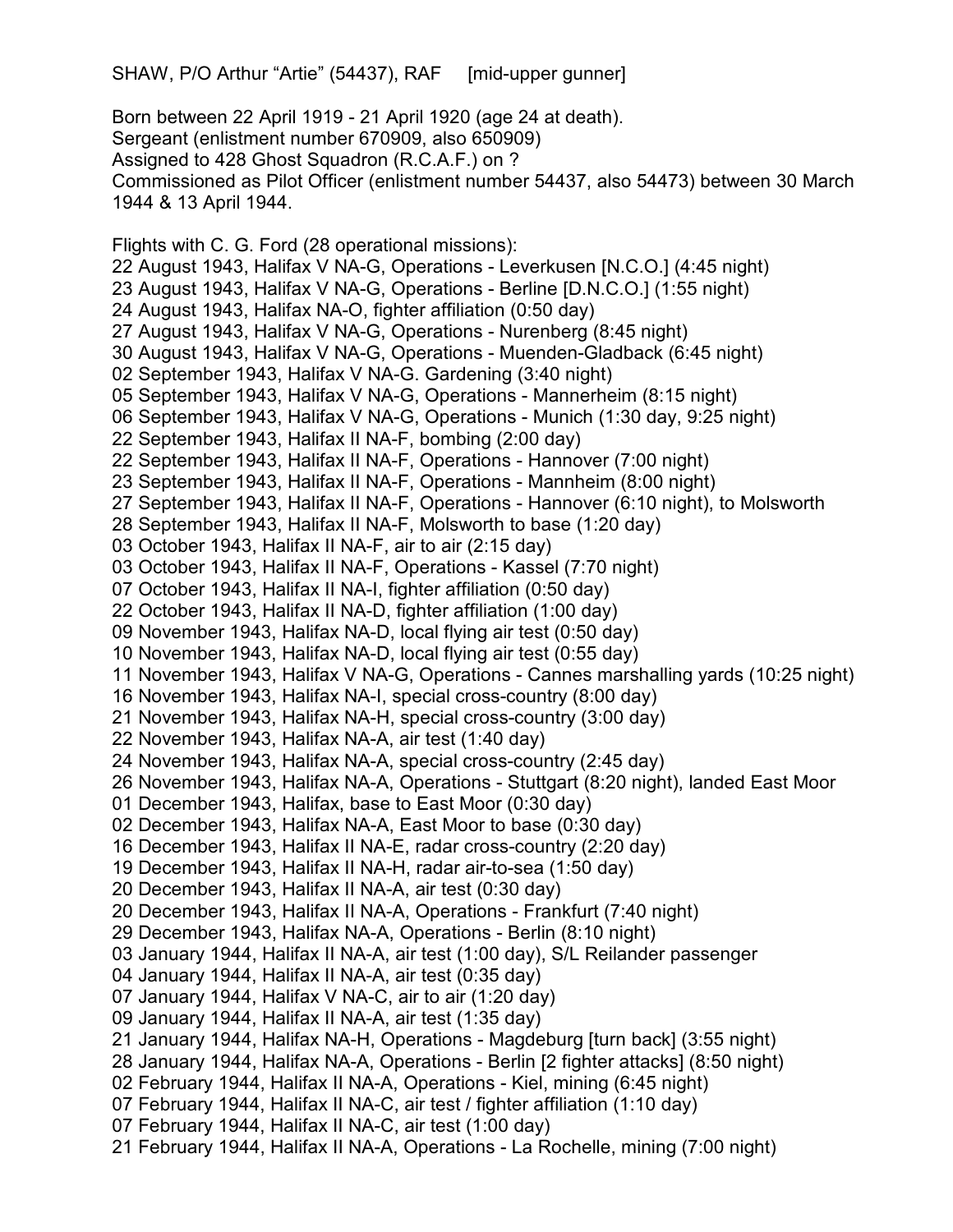25 February 1944, Halifax II NA-A, Operations - Copenhagen, mining (7:10 night) 07 March 1944, Halifax II NA-A, Operations - Le Mans (6:10 night) 11 March 1944, Halifax II NA-A, Operations - Lorient, gardening (7:40 night) 13 March 1944, Halifax II NA-A, Operations Le Mans, marshalling yards (6:20 night) 18 March 1944, Halifax NA-H, Operations - Heligoland, gardening (5:15 night) 21 March 1944, Halifax II NA-A, Kiel, recalled (3:00 night) 22 March 1944, Halifax II NA-A, Operations - Kiel, gardening (7:40 night) 23 March 1944, Halifax II NA-A, Operations - Laon, railway yards (6:45 night) 26 March 1944, Halifax II NA-A, Operations - Coutrai, marshalling yards (5:20 night) 29 March 1944, Halifax II NA-A, Operations - Paris, marshalling yards (6:40 night) 30 March 1944, Halifax NA-H, Operations - Heligoland, gardening (5:15 night) 13 April 1944, Halifax NA-J, Operations - Le Havre, mining (4:25 night) 17 April 1944, Halifax II NA-A, Operations - Kiel, mining (6:00 night) 18 April 1944, Halifax II NA-A, Operations - Copenhagen, mining (6:50 night) 20 April 1944, Halifax II NA-A, Operations Lens, cracked (6:00 night)

20-4-44: Four crews are detailed for mining at Cherbourg and Le Havre, and twelve for bombing operations on Lens. All aircraft reached the targets but two crashed on return to England with disastrous results.

...F/L Ford (J.21372 R.C.A.F.) aircraft was hit by enemy cannon shells over France and caught fire in the fuselage and port wing. F/O Ardis (J.26495 R.C.A.F.) mid-upper gunner, P/O Shaw (54437) rear gunner and Sgt. Carrigan (1807113) Flight Engineer left their positions to fight the fire. F/L Ford gave orders to abandon aircraft but as these three were not on the inter-communication, only the navigator F/O N. R. McGregor (J.14675 R.C.A.F.), Air Bomber F/L A. H. Murphy (J.25069 R.C.A.F.), and W.O.P. F/S Jones (1089363) abandoned and are missing. F/L Ford then brought the aircraft back to England and crash landed. P/O Shaw suffered a fractured skull and died in a few hours and the rest are in hospital...

28-4-44: A stand-down today, much needed and much appreciated as the boys have been working very steadily. One radar cross-country was flown. P/O Shaw was buried at his home at Sowerby Bridge, Yorks, today. Headquarters, 51 Group supplied a representative.

A crash-landing was made at 0120h (21Apr44) at RAF Attlebridge, Norfolk P/O Shaw died from his injuries

He is buried in Southowram (St. Anne-in-the-Grove) Churchyard at Brighouse, Yorkshire Sec. 1884. Row G. Grave 43